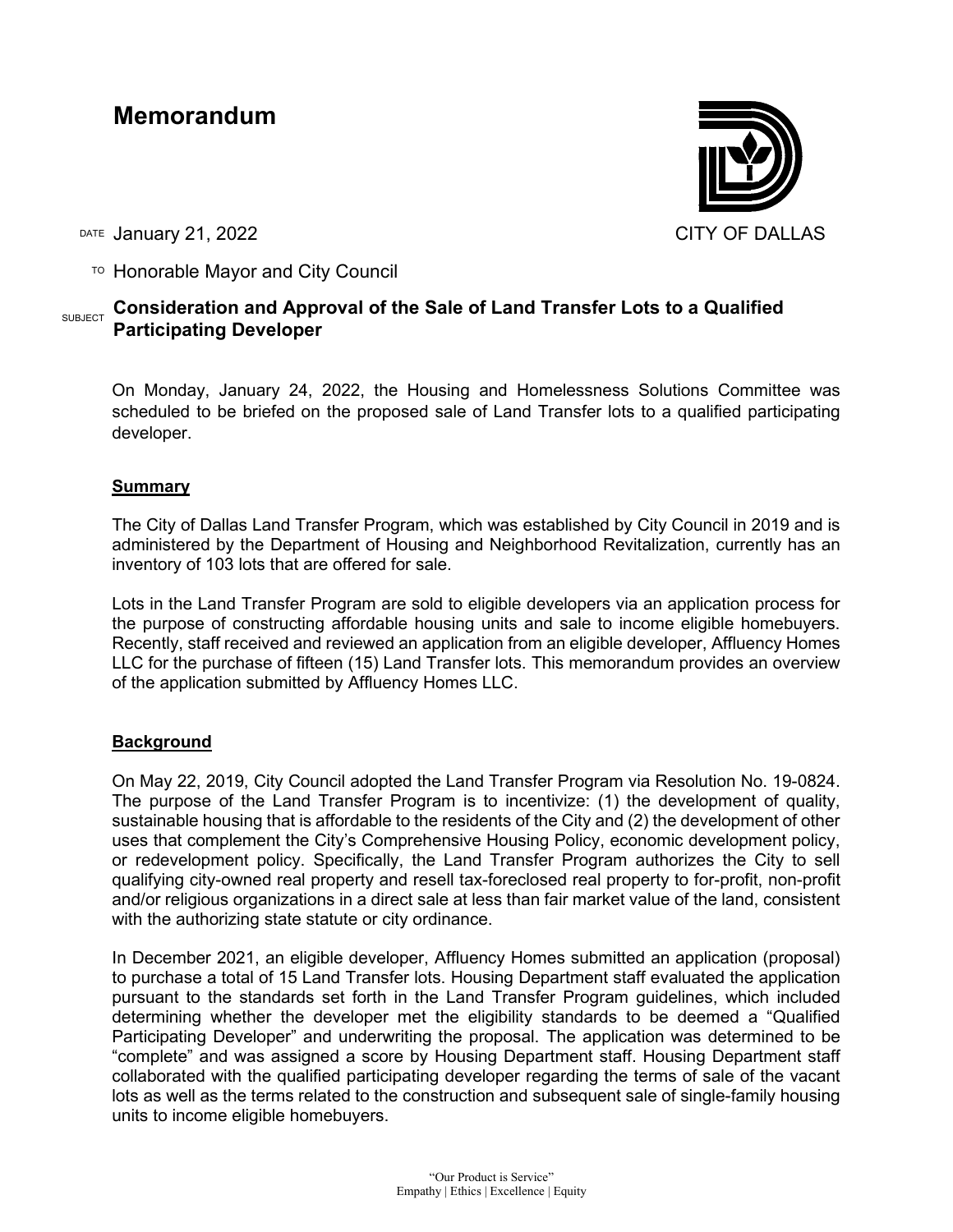DATE January 21, 2022 SUBJECT Consideration and Approval of the Sale of Land Transfer Lots to a Qualified Participating Developer

> The Developer is being considered for the sale of 15 lots is Affluency Homes LLC, based in Arlington, Texas. The Developer is a limited liability corporation formed in Texas in 2014 and is licensed with the City of Dallas as a General Contractor. The company has eight years of home building experience as well as home renovation experience. To date, the applicant has constructed and sold market rate homes in McKinney and affordable housing in Dallas, Fort Worth and the surrounding area. The company does have experience constructing and selling in the target area of South Dallas to homebuyers in the income range as the Land Transfer Program. The applicant has a current line of credit to support this project 1.06 times. The Managing Member of the company is Vince Ngwenya.

> The proposal indicates the construction of 15 single family units ranging from 1,647 square feet to 2,159 square feet with a minimum of three bedrooms and two baths. The price range of the proposed units will be \$190,500.00 - \$218,500.00 targeting homebuyers in an income range of 60 - 120% AMI, of which 7 units will be used to target homebuyers in an income range of 60 - 80% AMI. The developer intends to market the City of Dallas Homebuyer Assistance Program to those homebuyers categorized in the 60 - 80% AMI range.

The development terms applicable to each lot are as follows:

- **Vacant Lot Sales Price:** Attached as Exhibit A.
- **Single-Family Home Sales Price**: The sales price of the home cannot exceed the 2021 HUD HOME homeownership sales price for the Dallas, TX HUD Metro FMR Area and must be affordable based on the income of the targeted homebuyer.
- **Targeted Income of Homebuyer:** 60 120% AMI.
- **Construction Timeframe:** Developer must apply for a construction permit and close on any construction financing within 60 days of purchase from the City. In addition, Developer should complete construction and sale of each affordable housing unit to an income eligible homebuyer within two years of the date of acquisition of the vacant lot utilized for construction of the unit.
- **Restrictive Covenants:** Developer must: (1) sell each lot to an income eligible household and (2) prior to the sale, must provide to Department of Housing and Neighborhood Revitalization staff written documentation of the income of the proposed purchaser and the sales price. After sale of the home, the property must be occupied as an income eligible household's principal residence during the entire term of the affordability period.
- **Affordability Period:** Once the property is sold to an income eligible household, it must be occupied as the household's principal place of residence for at least five years. If the original purchaser re-sells the property during the affordability period, the property may only be sold to another income eligible household.
- **Right of Reverter:** Title to the property may revert to the City if Developer does not apply for a construction permit and close on any construction financing within 60 days of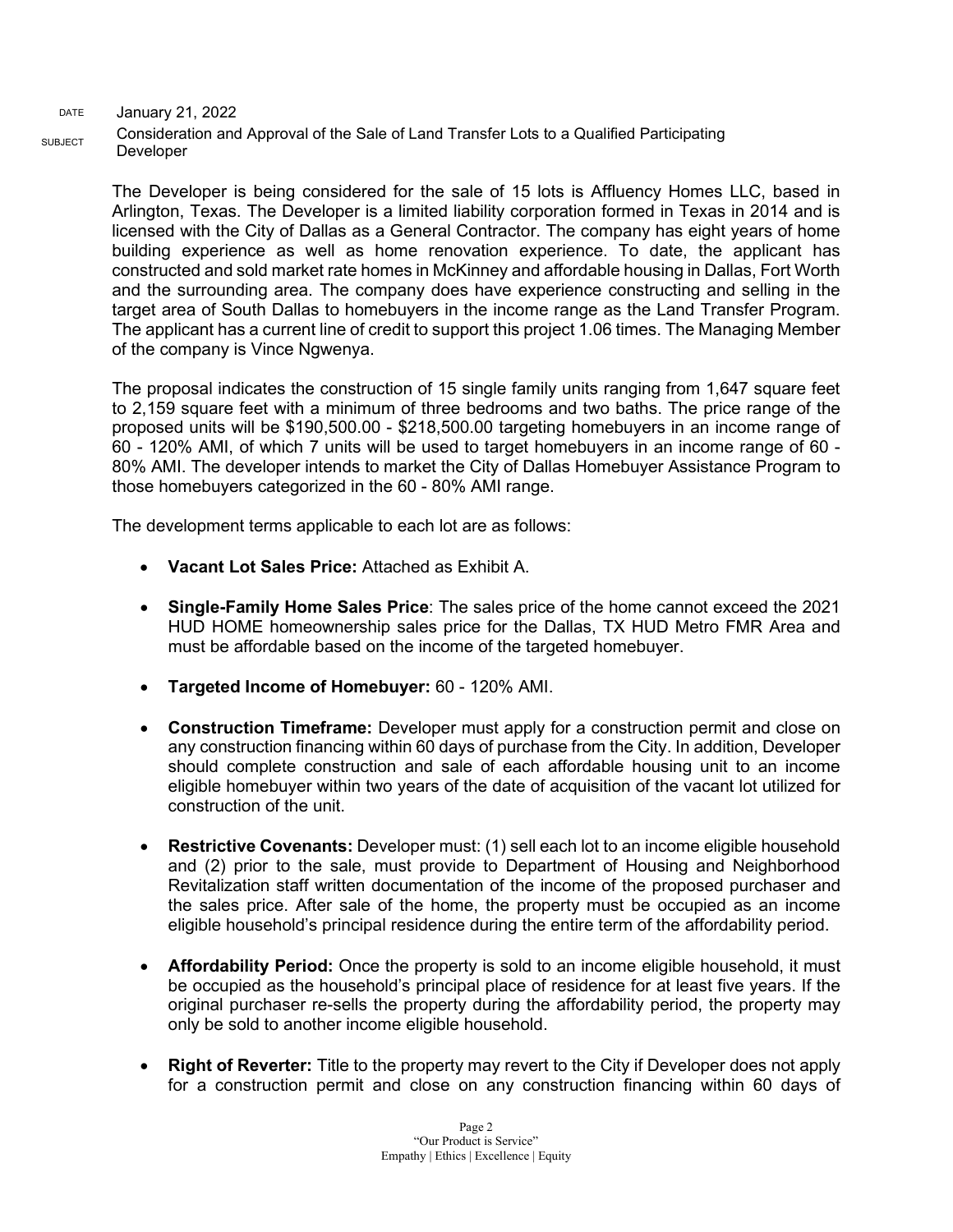DATE January 21, 2022

SUBJECT Consideration and Approval of the Sale of Land Transfer Lots to a Qualified Participating Developer

> purchase from the City or does not complete the construction and sale of the affordable housing unit to an income eligible homebuyer within two years.

#### **Issues**

The City incurs costs related to maintaining lots in its inventory. If City Council does not approve the sale of the 15 vacant lots to the Qualified Developer, the City will be required to continue expending funds to maintain the unsold inventory.

#### **Fiscal Impact**

The City of Dallas will receive revenue from the sale of the lots, see attached Exhibit A, in the amount of \$15,525.48. The sales price for each lot is a minimum of \$1,000 for lots up to 7,500 square feet and an additional \$0.133 per square foot for lots which exceed 7,500 square feet. Upon completion of the proposed 15 housing units the expected property tax revenue for the City of Dallas is expected to be approximately \$17,482.28 annually. In addition, Exhibit A details the Estimated Foregone Revenues from the release of non-tax City liens: \$72,555.98.

#### **Staff Recommendation**

Staff recommends City Council consideration and approval of the sale of 15 vacant lots held by the City to the Qualified Participating Developer pursuant to the terms of development set forth in this memorandum.

Should you have any questions or require any additional information, please contact me or David Noguera, Director, Department of Housing & Neighborhood Revitalization at [David.Noguera@DallasCityHall.com](mailto:David.Noguera@DallasCityHall.com) or 214-670-3619.

Dr. Eric A. Johnson

Chief of Economic Development and Neighborhood Services

c: T. C. Broadnax, City Manager Chris Caso, City Attorney Mark Swann, City Auditor Bilierae Johnson, City Secretary Preston Robinson, Administrative Judge Kimberly Bizor Tolbert, Chief of Staff to the City Manager

Majed A. Al-Ghafry, Assistant City Manager Jon Fortune, Assistant City Manager Joey Zapata, Assistant City Manager M. Elizabeth Reich, Chief Financial Officer M. Elizabeth (Liz) Cedillo-Pereira, Chief of Equity and Inclusion Directors and Assistant Directors

Page 3 "Our Product is Service" Empathy | Ethics | Excellence | Equity